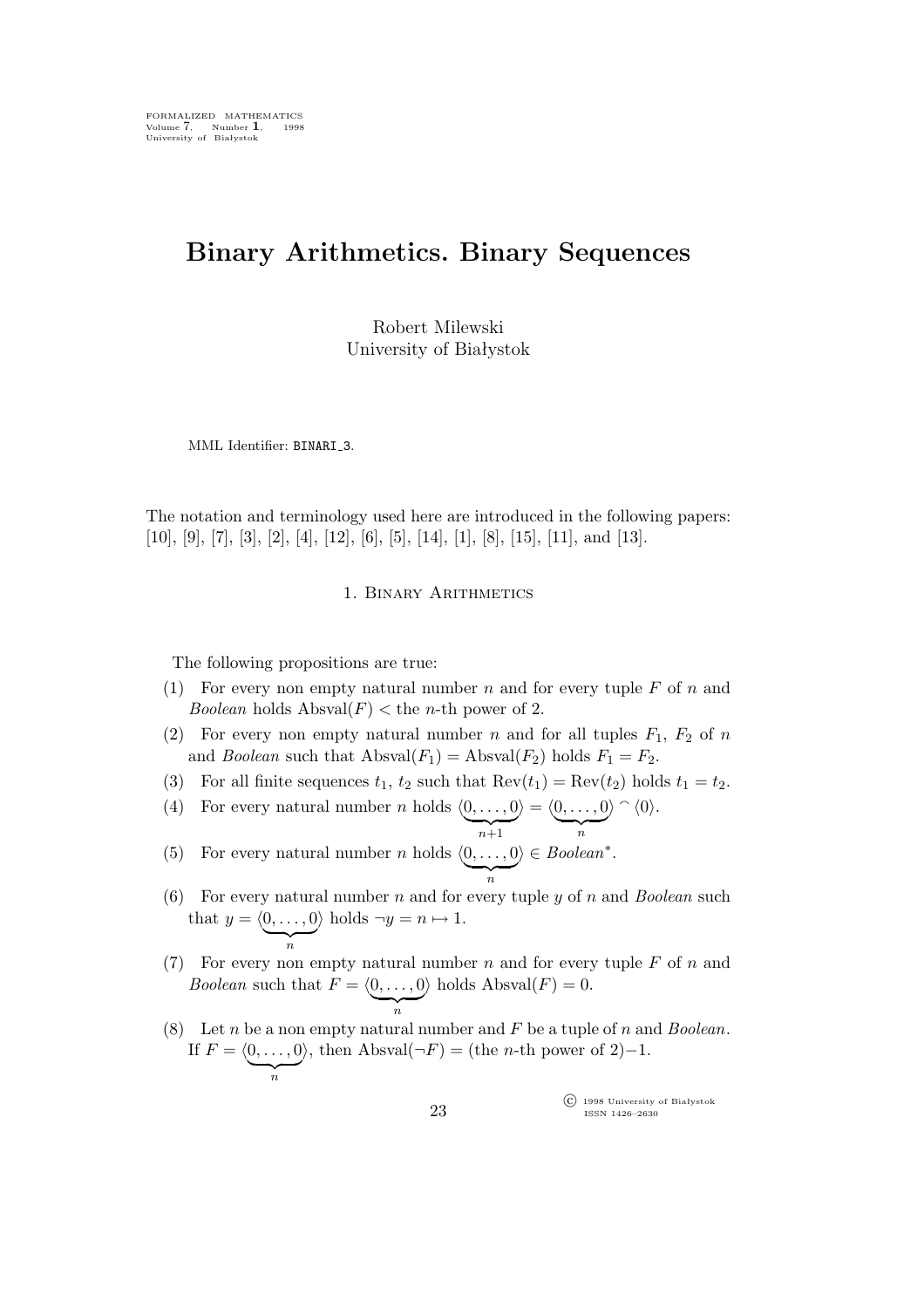## 24 ROBERT MILEWSKI

- (9) For every natural number *n* holds  $\text{Rev}(\underbrace{\langle 0, \ldots, 0 \rangle}_{n})$  $\langle 0, \ldots, 0 \rangle = \langle 0, \ldots, 0 \rangle$ *i*.
- (10) For every natural number n and for every tuple y of n and *Boolean* such that  $y = \langle \underbrace{0, \ldots, 0}_{n} \rangle$  $\angle$  holds Rev( $\neg y$ ) =  $\neg y$ .
- $(11)$  Bin1 $(1) = \langle true \rangle$ .
- (12) For every non empty natural number n holds  $\text{Absval}(\text{Bin1}(n)) = 1$ .
- (13) For all elements x, y of *Boolean* holds  $x \vee y = true$  iff  $x = true$  or  $y = true$  and  $x \vee y = false$  iff  $x = false$  and  $y = false$ .
- (14) For all elements x, y of *Boolean* holds add ovfl $(\langle x \rangle, \langle y \rangle) = true$  iff x = *true* and  $y = true$ .

$$
(15) \quad \neg \langle false \rangle = \langle true \rangle.
$$

- $(16)$   $\neg$ *(true*) = *{false}*.
- $(17)$   $\langle false \rangle + \langle false \rangle = \langle false \rangle$ .
- (18)  $\langle false \rangle + \langle true \rangle = \langle true \rangle$  and  $\langle true \rangle + \langle false \rangle = \langle true \rangle$ .
- $(t_{\text{true}} + \langle \text{true} \rangle = \langle \text{false} \rangle$ .
- (20) Let n be a non empty natural number and x, y be tuples of n and *Boolean*. Suppose  $\pi_n x = true$  and  $\pi_n \text{carry}(x, \text{Bin1}(n)) = true$ . Let k be a non empty natural number. If  $k \neq 1$  and  $k \leq n$ , then  $\pi_k x = true$  and  $\pi_k$  carry(x, Bin1(n)) = true.
- (21) For every non empty natural number n and for every tuple x of n and *Boolean* such that  $\pi_n x = true$  and  $\pi_n \text{carry}(x, \text{Bin1}(n)) = true$  holds carry $(x, \text{Bin}(n)) = \neg \text{Bin}(n)$ .
- (22) Let n be a non empty natural number and x, y be tuples of n and *Boolean.* If  $y = \langle \underbrace{0, \ldots, 0}_{n} \rangle$ *i* and  $\pi_n x = true$  and  $\pi_n \operatorname{carry}(x, \text{Bin1}(n)) = true$ , then  $x = \neg y$ .
- (23) For every non empty natural number n and for every tuple y of n and *Boolean* such that  $y = \langle 0, \ldots, 0 \rangle$ *i* holds carry $(\neg y, \text{Bin1}(n)) = \neg \text{Bin1}(n)$ .
- (24) Let n be a non empty natural number and x, y be tuples of n and *Boolean.* If  $y = \langle 0, \ldots, 0 \rangle$  $\lambda$ , then add\_ovfl(x, Bin1(n)) = *true* iff  $x = \neg y$ .
- (25) For every non empty natural number n and for every tuple z of n and *Boolean* such that  $z = \langle 0, \ldots, 0 \rangle$ *i* holds  $\neg z + \text{Bin1}(n) = z$ .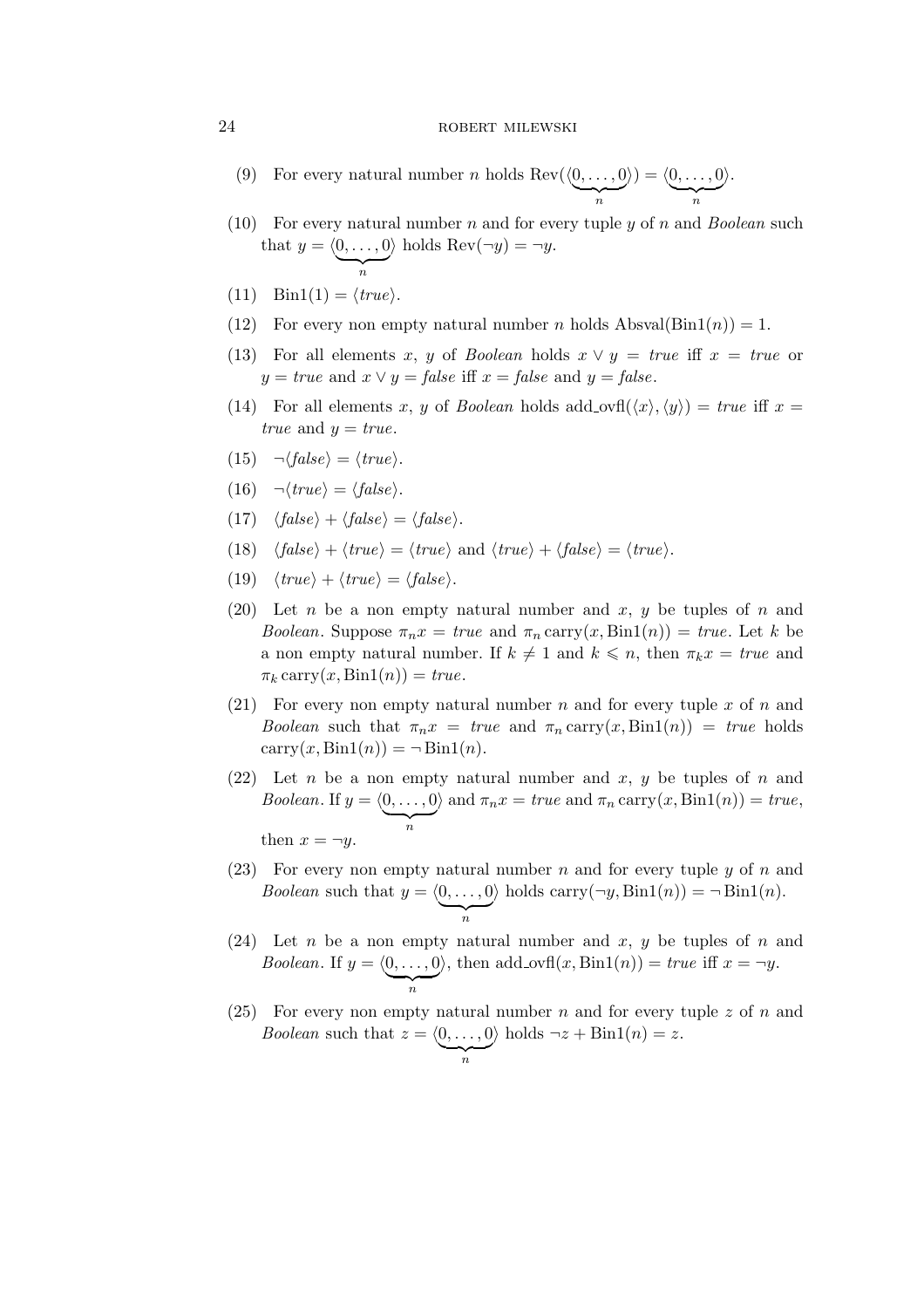#### 2. Binary Sequences

Let n, k be natural numbers. The functor n-BinarySequence(k) yielding a tuple of n and *Boolean* is defined by:

(Def. 1) For every natural number i such that  $i \in \text{Seg } n$  holds  $\pi_i(n\text{-BinarySequence}(k)) = ((k \div (\text{the } (i - 1)\text{-th power of 2})) \mod 2 =$  $0 \rightarrow false, true$ ).

One can prove the following propositions:

- (26) For every natural number *n* holds *n*-BinarySequence(0) =  $\langle 0, \ldots, 0 \rangle$ *i*.
- (27) For all natural numbers n, k such that  $k <$  the n-th power of 2 holds  $((n + 1)$ -BinarySequence $(k))(n + 1) = false$ .
- (28) Let *n* be a non empty natural number and  $k$  be a natural number. If  $k <$  the *n*-th power of 2, then  $(n + 1)$ -BinarySequence(k) =  $(n - \text{BinarySequence}(k)) \cap \langle false \rangle$ .
- (29) For every non empty natural number n holds  $(n+1)$ -BinarySequence(the *n*-th power of 2) =  $\langle 0, \ldots, 0 \rangle \cap \langle true \rangle$ . n
- (30) Let n be a non empty natural number and  $k$  be a natural number. Suppose the *n*-th power of  $2 \le k$  and  $k <$  the  $(n+1)$ -th power of 2. Then  $((n + 1)$ -BinarySequence $(k))(n + 1) = true$ .
- (31) Let n be a non empty natural number and  $k$  be a natural number. Suppose the *n*-th power of  $2 \le k$  and  $k <$  the  $(n+1)$ -th power of 2. Then (n + 1)-BinarySequence(k) = (n -BinarySequence(k *−′* (the n-th power of  $(2))$ <sup> $\(\tau we)$ </sup>.
- (32) Let n be a non empty natural number and  $k$  be a natural number. Suppose  $k <$  the *n*-th power of 2. Let x be a tuple of n and *Boolean*. If  $x = \langle \underbrace{0, \ldots, 0}_{n} \rangle$  $\lambda$ , then *n*-BinarySequence(*k*) =  $\neg x$  iff *k* = (the *n*-th power of 2)*−*1.
- (33) Let n be a non empty natural number and k be a natural number. If  $k +$  $1 <$  the *n*-th power of 2, then add\_ovfl(*n*-BinarySequence(*k*), Bin1(*n*)) = *false*.
- $(34)$  Let *n* be a non empty natural number and *k* be a natural number. If  $k + 1 <$  the *n*-th power of 2, then *n*-BinarySequence $(k + 1) =$  $(n\text{-BinarySequence}(k)) + \text{Bin1}(n).$
- (35) For all natural numbers n, i holds  $(n + 1)$ -BinarySequence(i) =  $\langle i \text{ mod } n \rangle$  $2\rangle \cap (n\text{-BinarySequence}(i \div 2)).$
- (36) For every non empty natural number n and for every natural number  $k$